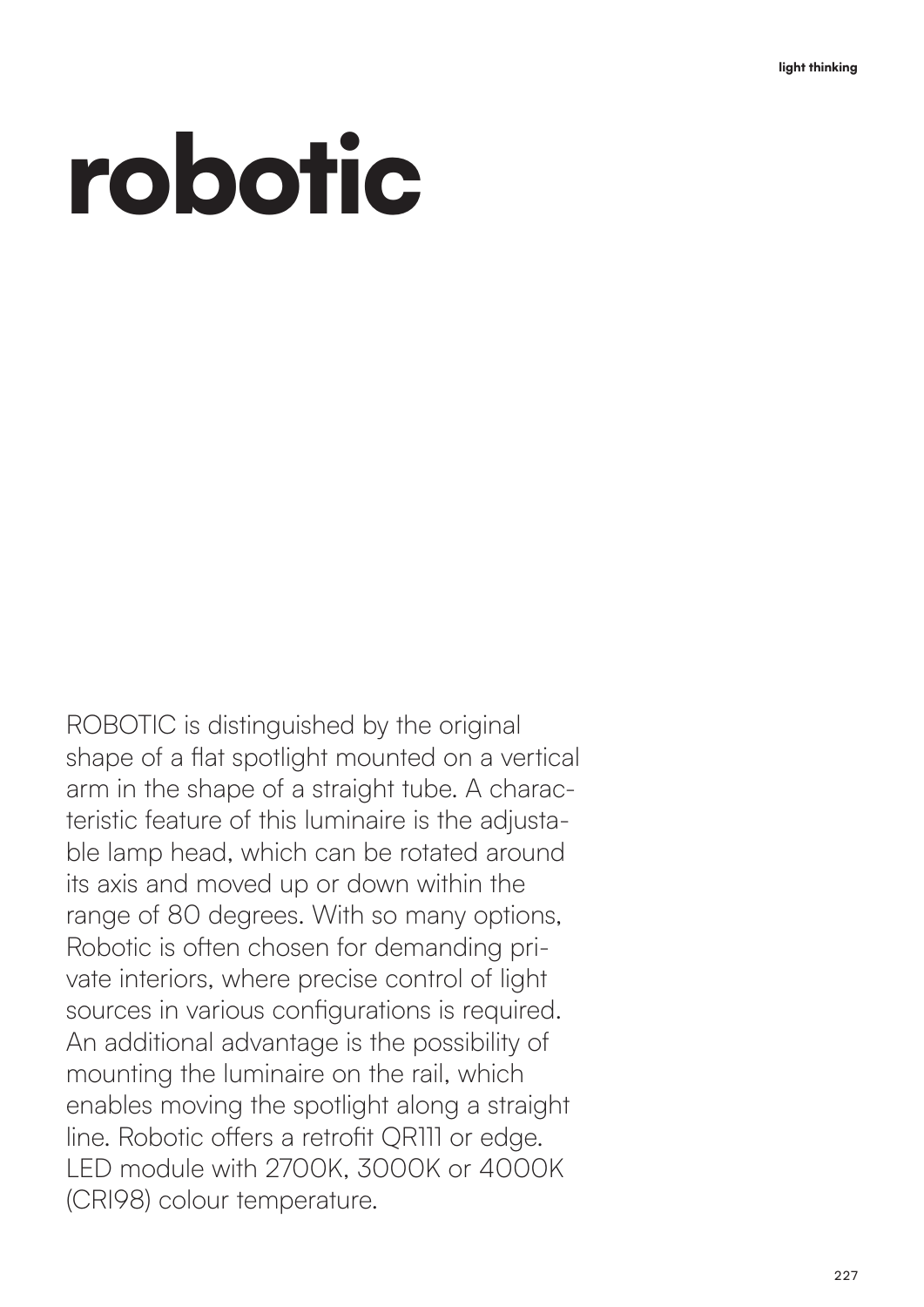

robotic NT / ad 3F



robotic R1 ad 3F robotic R1 NT